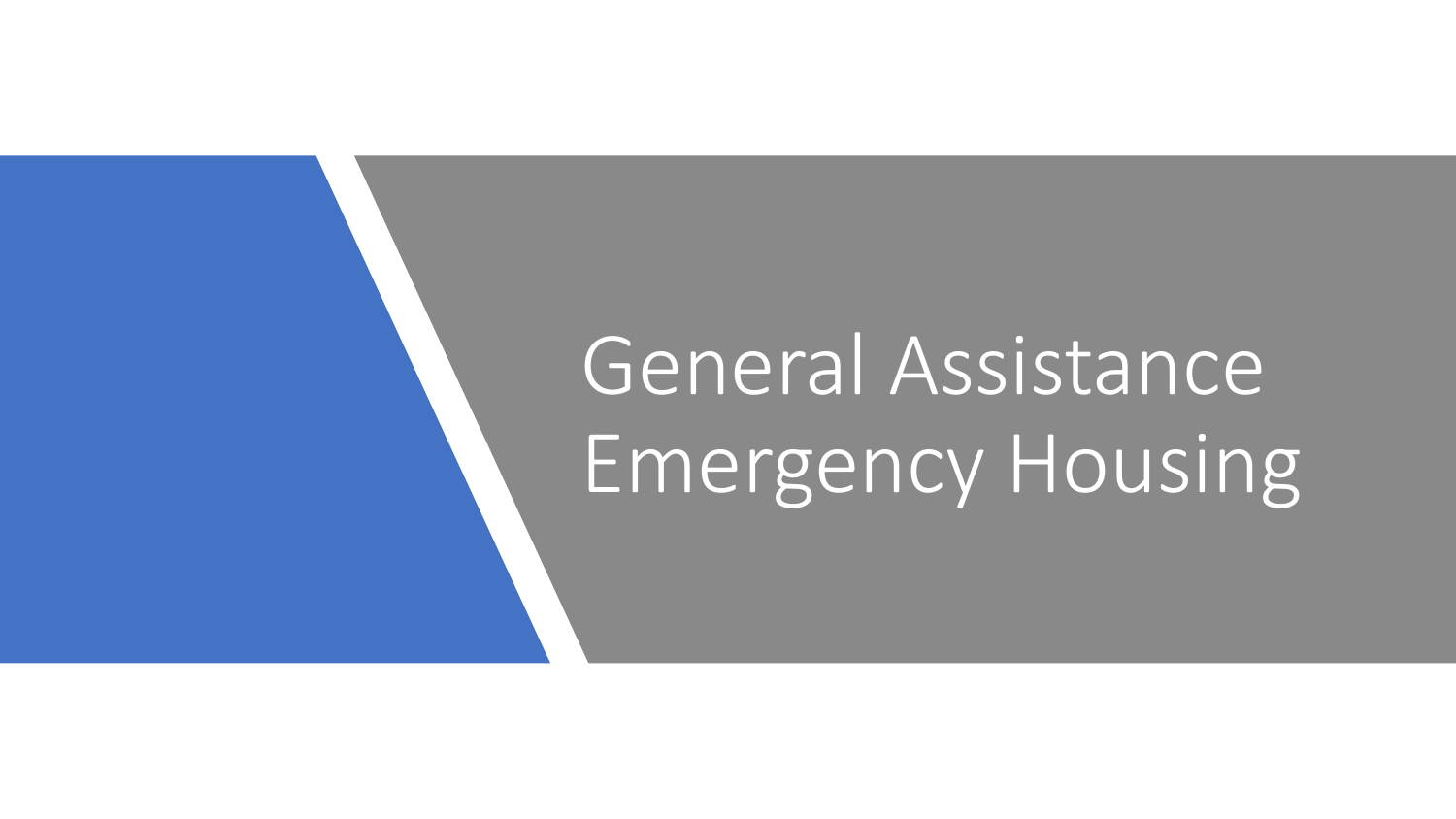### Motel Utilization During COVID

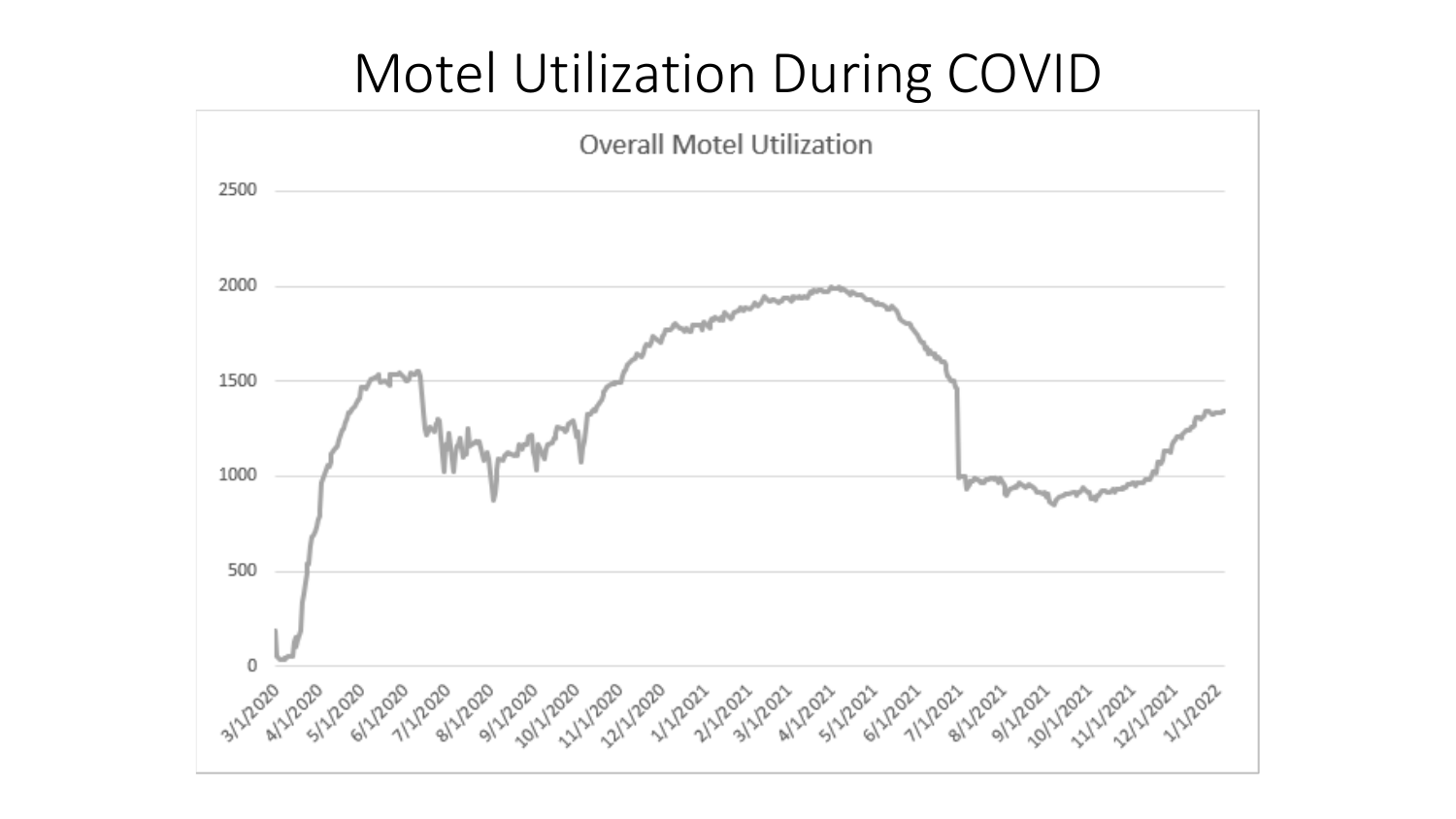Emergency Housing Households by Eligibility Category

| <b>Category</b>                 | # of Households # of Adults # of Children |      |                |
|---------------------------------|-------------------------------------------|------|----------------|
| <b>AWC</b>                      | 373                                       | 420  | $\mathbf 0$    |
| Denied access to rental         | $\overline{3}$                            | 3    | $\mathbf 0$    |
| <b>Disabled</b>                 | 697                                       | 771  | $\mathbf 0$    |
| <b>DV</b>                       | 36                                        | 37   | $\overline{0}$ |
| Family with child               | 269                                       | 369  | 489            |
| Lost housing due to health code | 8                                         | 9    | $\mathbf 0$    |
| <b>Natural Disaster</b>         | 11                                        | 13   | $\overline{0}$ |
| Over Age 60                     | 48                                        | 49   | $\overline{0}$ |
| Pregnant                        | 6                                         | 6    | $\overline{0}$ |
| <b>Grand Total</b>              | 1451                                      | 1677 | 489            |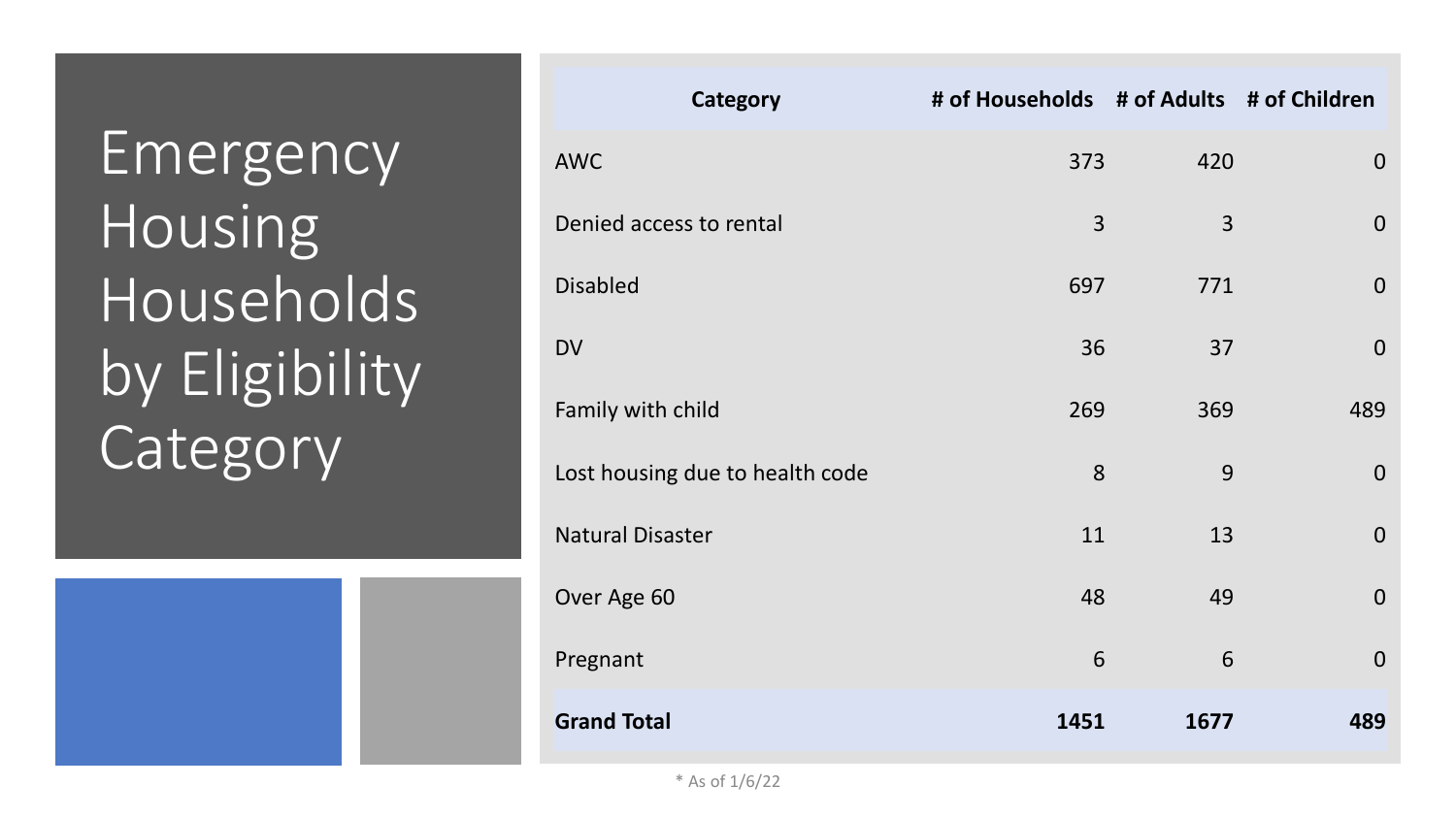Payments for Security Services (July  $2021 -$ Present)

| <b>Addison County Sheriff</b>          | \$455.00     |
|----------------------------------------|--------------|
| Chocolate Thunder Inc.                 | \$108,277.00 |
| <b>Town of Colchester</b>              | \$1,104.00   |
| <b>Green Mountain Concert Services</b> | \$370,383.34 |
| <b>Lamoille County Sheriff</b>         | \$233,340.22 |
| <b>Town of Manchester</b>              | \$2,679.27   |
| Total                                  | \$716,238.83 |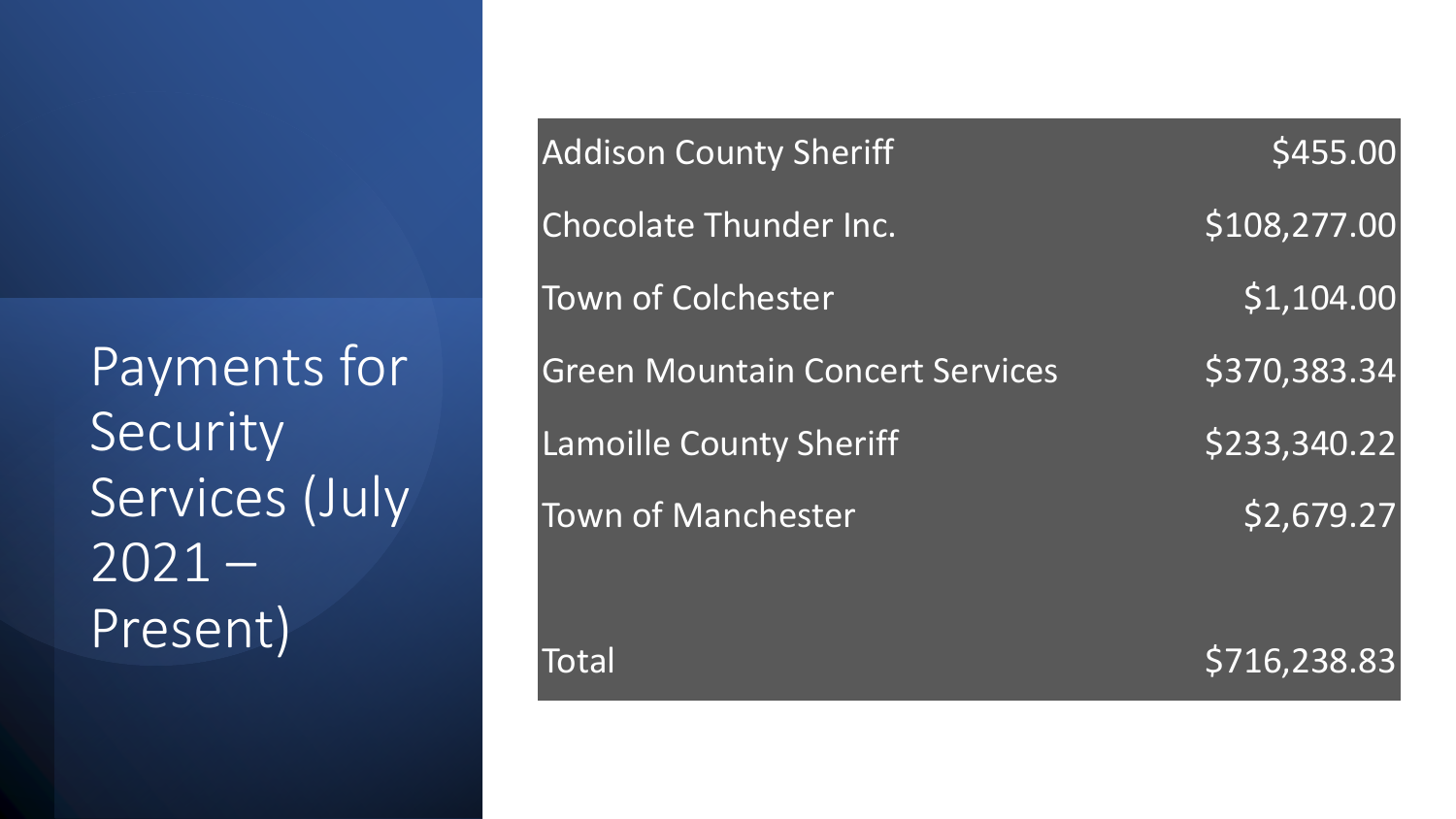## Hotel Security

| <b>Hotel</b>                    | Coverage    | <b>Hours</b>    |
|---------------------------------|-------------|-----------------|
| <b>Budget Inn</b>               | <b>GMCS</b> | 5:00PM - 3:00AM |
| Cortina/Holiday Inn             | <b>GMCS</b> | 5:00PM - 3:00AM |
| Days - Inn Colchester           | <b>GMCS</b> | 5:00PM - 3:00AM |
| Econo Lodge - Montpelier        | <b>GMCS</b> | 5:00PM - 3:00AM |
| Econo Lodge - Rutland           | <b>GMCS</b> | 5:00PM - 3:00AM |
| Hilltop Inn                     | <b>GMCS</b> | 5:00PM - 3:00AM |
| Motel 6                         | <b>GMCS</b> | 5:00PM - 3:00AM |
| <b>Quality Inn - Colchester</b> | <b>GMCS</b> | 5:00PM - 3:00AM |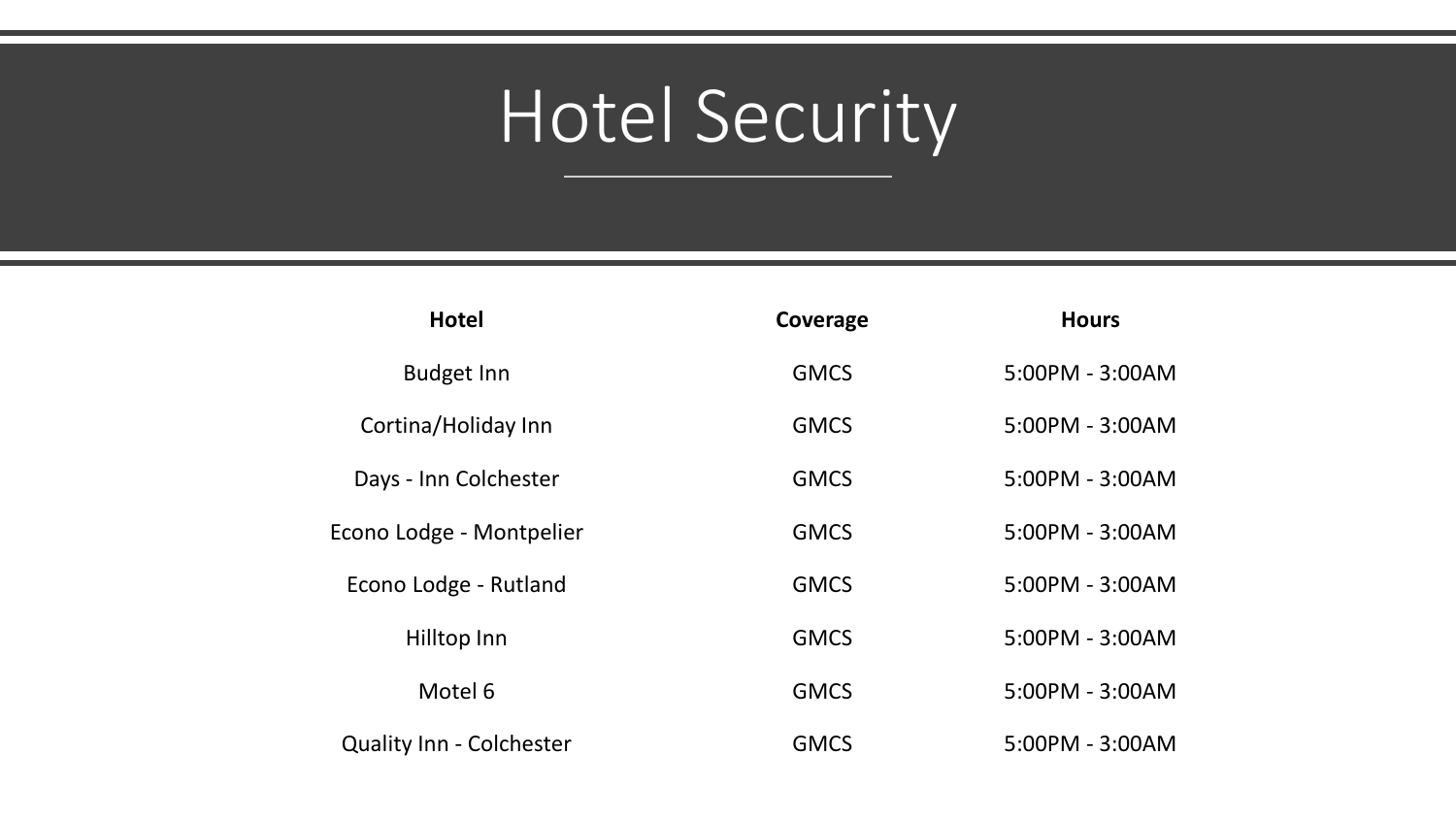#### Average Hotel Cost

\$0.00 \$20.00 \$40.00 \$60.00 \$80.00 \$100.00 \$120.00 20-Mar 20-Apr 20-May 20-Jun 20-Jul 20-Aug 20-Sep 20-Oct 20-Nov 20-Dec 21-Jan 21-Feb 21-Mar 21-Apr 21-May 21-Jun 21-Jul 21-Aug 21-Sep 21-Oct

**Average Cost Per Night**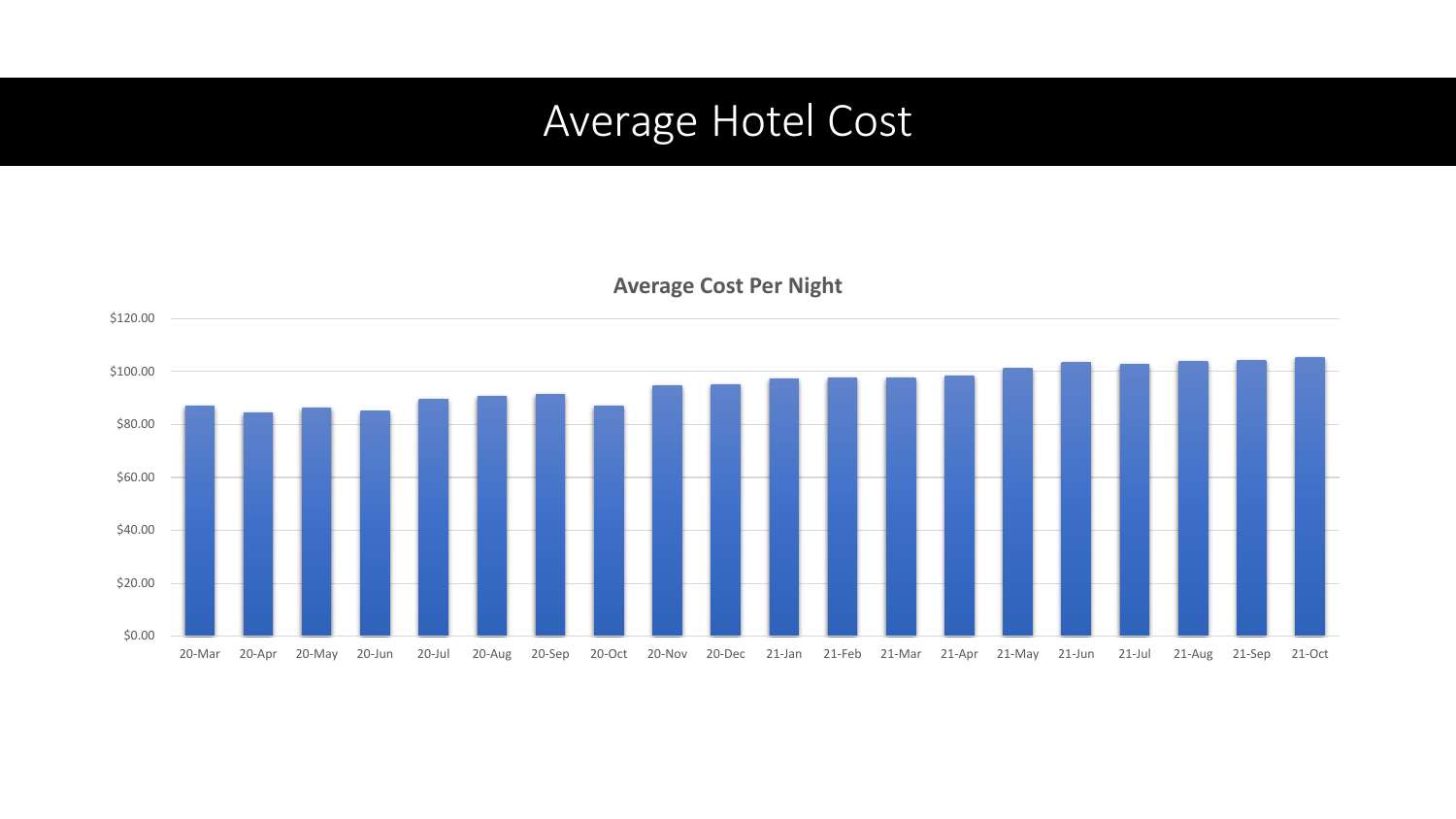#### Hotel Cost by Month

#### **Hotel Payments by Month**



Total: \$76,984,072.91